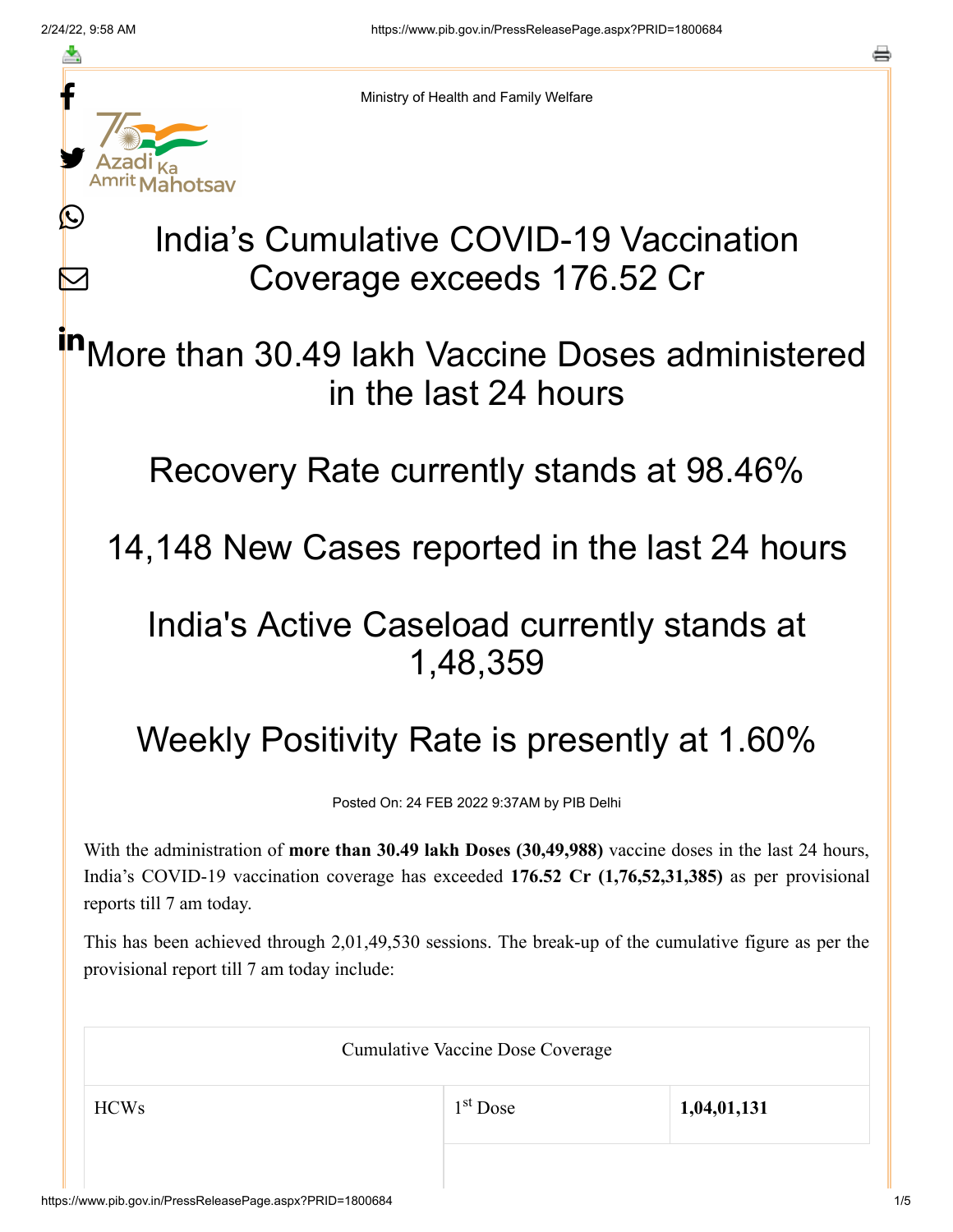| f                                                                                              |                        | $2nd$ Dose             | 99,60,537      |
|------------------------------------------------------------------------------------------------|------------------------|------------------------|----------------|
|                                                                                                |                        | <b>Precaution Dose</b> | 41,13,480      |
| $\mathbf{\Omega}$                                                                              | <b>FLWs</b>            | $1st$ Dose             | 1,84,08,724    |
|                                                                                                |                        | $2nd$ Dose             | 1,74,30,375    |
|                                                                                                |                        | <b>Precaution Dose</b> | 60,92,569      |
| in<br>Age Group 15-18 years<br>Age Group 18-44 years<br>Age Group 45-59 years<br>Over 60 years |                        | 1 <sup>st</sup> Dose   | 5,42,63,490    |
|                                                                                                |                        | $2nd$ Dose             | 2,47,48,744    |
|                                                                                                |                        | 1 <sup>st</sup> Dose   | 55,10,97,609   |
|                                                                                                |                        | $2nd$ Dose             | 43,99,93,963   |
|                                                                                                |                        | 1 <sup>st</sup> Dose   | 20,21,57,669   |
|                                                                                                |                        | $2nd$ Dose             | 17,92,34,856   |
|                                                                                                |                        | $1st$ Dose             | 12,63,13,709   |
|                                                                                                | $2nd$ Dose             | 11,16,53,849           |                |
|                                                                                                |                        | <b>Precaution Dose</b> | 93,60,680      |
|                                                                                                | <b>Precaution Dose</b> |                        | 1,95,66,729    |
|                                                                                                | Total                  |                        | 1,76,52,31,385 |

**30,009** patients have recovered in the last 24 hours and the cumulative tally of recovered patients (since the beginning of the pandemic) is now at **4,22,19,896.**

Consequently, India's recovery rate stands at **98.46%.**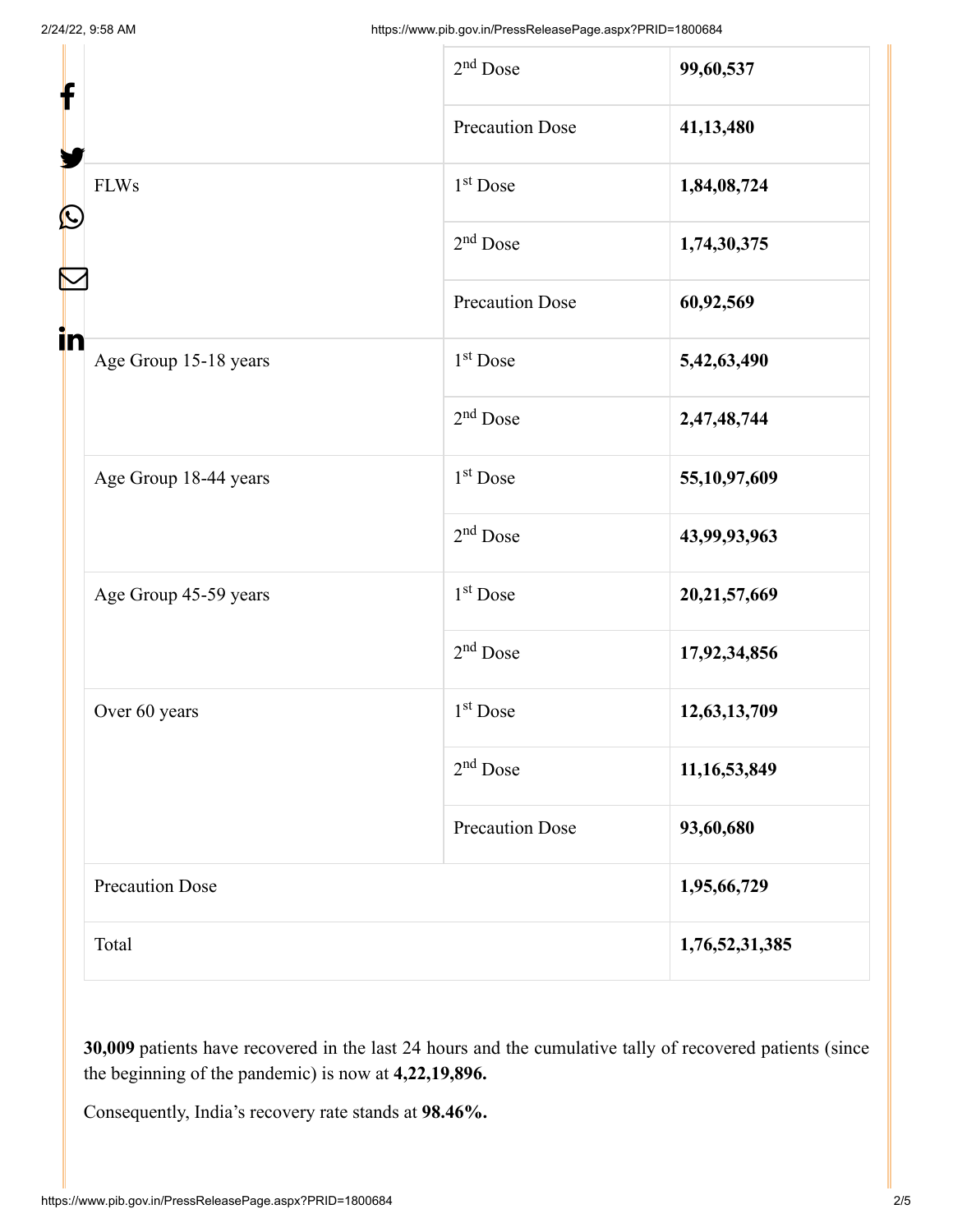2/24/22, 9:58 AM https://www.pib.gov.in/PressReleasePage.aspx?PRID=1800684



#### **14,148 new cases** were reported in the last 24 hours.



India's Active Caseload is presently at **1,48,359.** Active cases constitute **0.35%** of the country's total Positive Cases**.**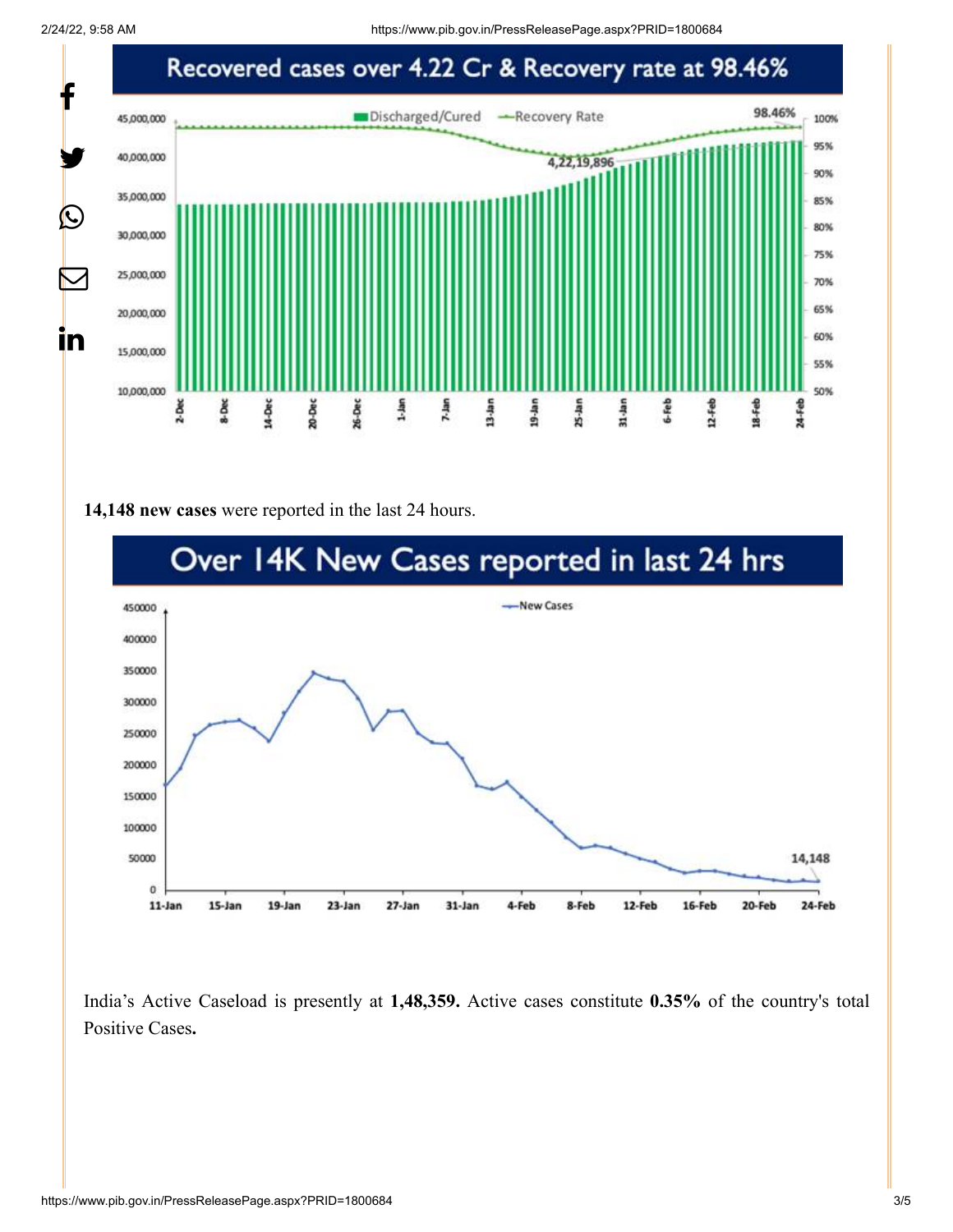2/24/22, 9:58 AM https://www.pib.gov.in/PressReleasePage.aspx?PRID=1800684



The testing capacity across the country continues to be expanded. The last 24 hours saw a total of **11,55,147** tests being conducted. India has so far conducted over **76.35 Cr (76,35,69,165**) cumulative tests.

While testing capacity has been enhanced across the country, **Weekly Positivity Rate** in the country currently **stands at 1.60%** and the **Daily Positivity rate is reported to be 1.22%.**



#### **MV/AL**